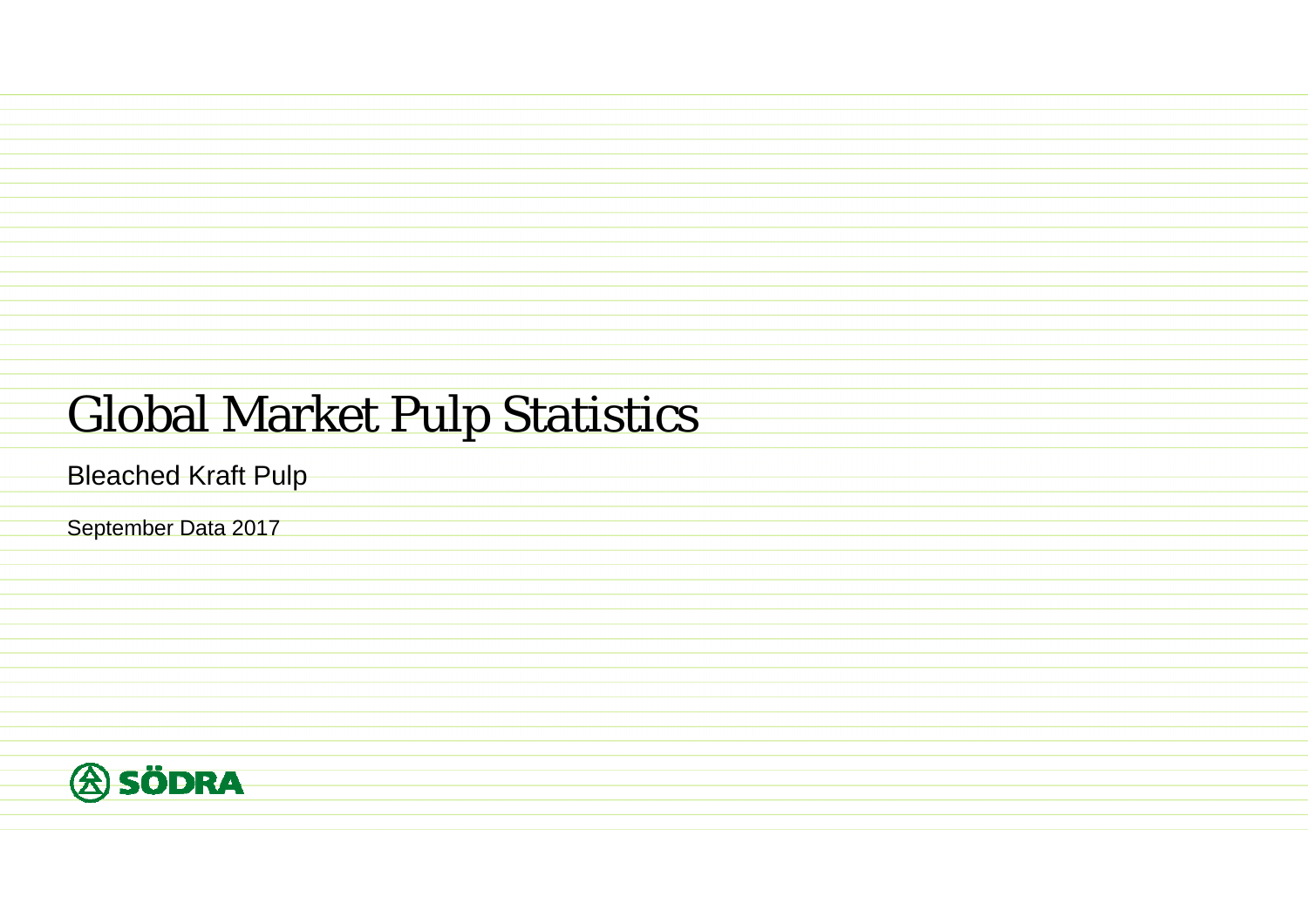### Global Statistics for Bleached Kraft Market Pulp

*The statistics in this file is based on EPIS (European Pulp Industry Sector) data, distributed monthly. The data covers*  bleached paper grade sulphate market pulp, including fluff kraft pulp. The EPIS statistics is divided into softwood and *hardwood pulp. To separately analyse the global softwood and hardwood segments, will hopefully give a more correct picture of the market.*

#### **Bleached Softwood Kraft Market Pulp**

The statistics includes 92% of the global supply.

Included are: Canada, USA, Sweden, Finland, Norway, Austria, Germany, Argentina,

Chile, Japan and New Zealand. From 2017 is France included.

#### **Bleached Hardwood Kraft Market Pulp**

The statistics includes 73% of the global supply.

Included are: Canada, USA, Sweden, Finland, Norway, France, Spain, Brazil, Chile,

South Africa, Japan, Korea and New Zealand. From 2017 is Portugal included

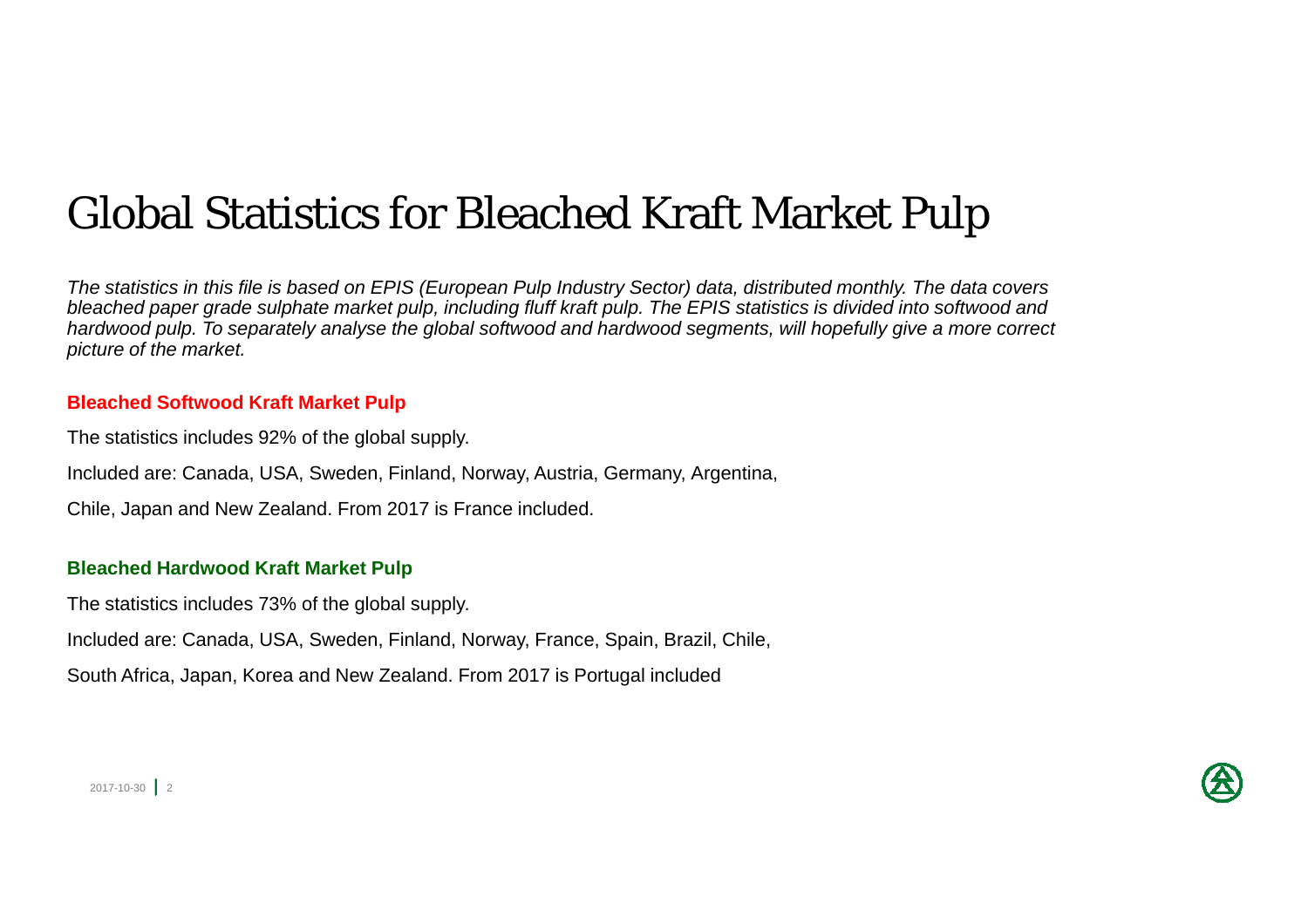### Global Statistics for Bleached Kraft Market Pulp Summary table September 2017

#### **Bleached Softwood Kraft Market Pulp**

Delivered volume September 2017: 2 059 000 t, +6.2% from September 2016 " " Jan-Sep 2017: 17 950 000 t, +3.5% from Jan-Sep 2016 Shipment-to-capacity ratio September 2017: 96%, Jan-Sep 2017: 93%

#### **Bleached Hardwood Kraft Market Pulp**

Delivered volume September 2017: 2 215 000 t, +9.5% from September 2016 Jan-Sep 2017: 19 176 000 t, +5.1% from Jan-Sep 2016 Shipment-to-capacity ratio September 2017: 98%, Jan-Sep 2017: 93%

#### **Producers' stocks of market pulp**

In September, the global producers' stocks of bleached kraft market pulp fell by one day and ended the month at 36 days of supply. Stocks of softwood kraft pulp decreased 4 days to 29 days and hardwood kraft increased 2 days to 42 days of supply.

 $2017 - 10 - 30$  3

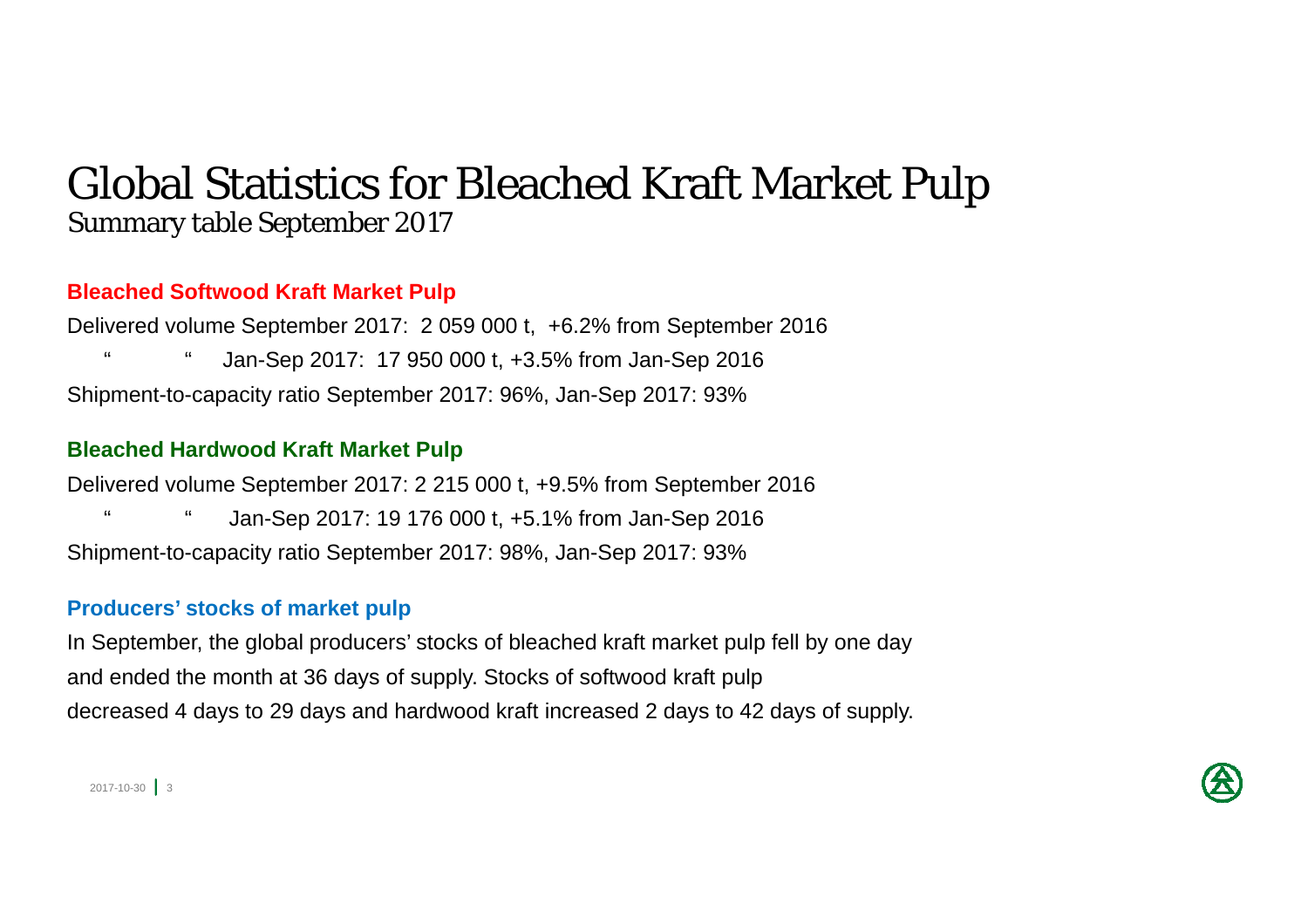#### Global Shipments Divided by Main Market Bleached Kraft Market Pulp, January - September 2017

#### Market Region Total EU nationsOther Europe North AmericaLatin AmericaJapan Other Asia **Africa Oceania** Total Bl SW Kraft 5 025 4803 429 8397646 975 28414617 950Bl HW Kraft 7 3345032 3501 5776496 9971927719 176Change\*  $-0.3%$ +0.9%+6.3%-5.4%+5.8%+5.2% $+21.2%$ +12.2%+3.5%Change\*  $-1.0%$ -18.0% $+0.3\%$ +2.9% $+11.5%$ +13.0%-8.7%-0.2% $+5.1%$

*Shipments in 1 000 tonnes* 

**\*) Change from the same period last year Data include BSKP from France and BHKP from Portugal**

Source: EPIS

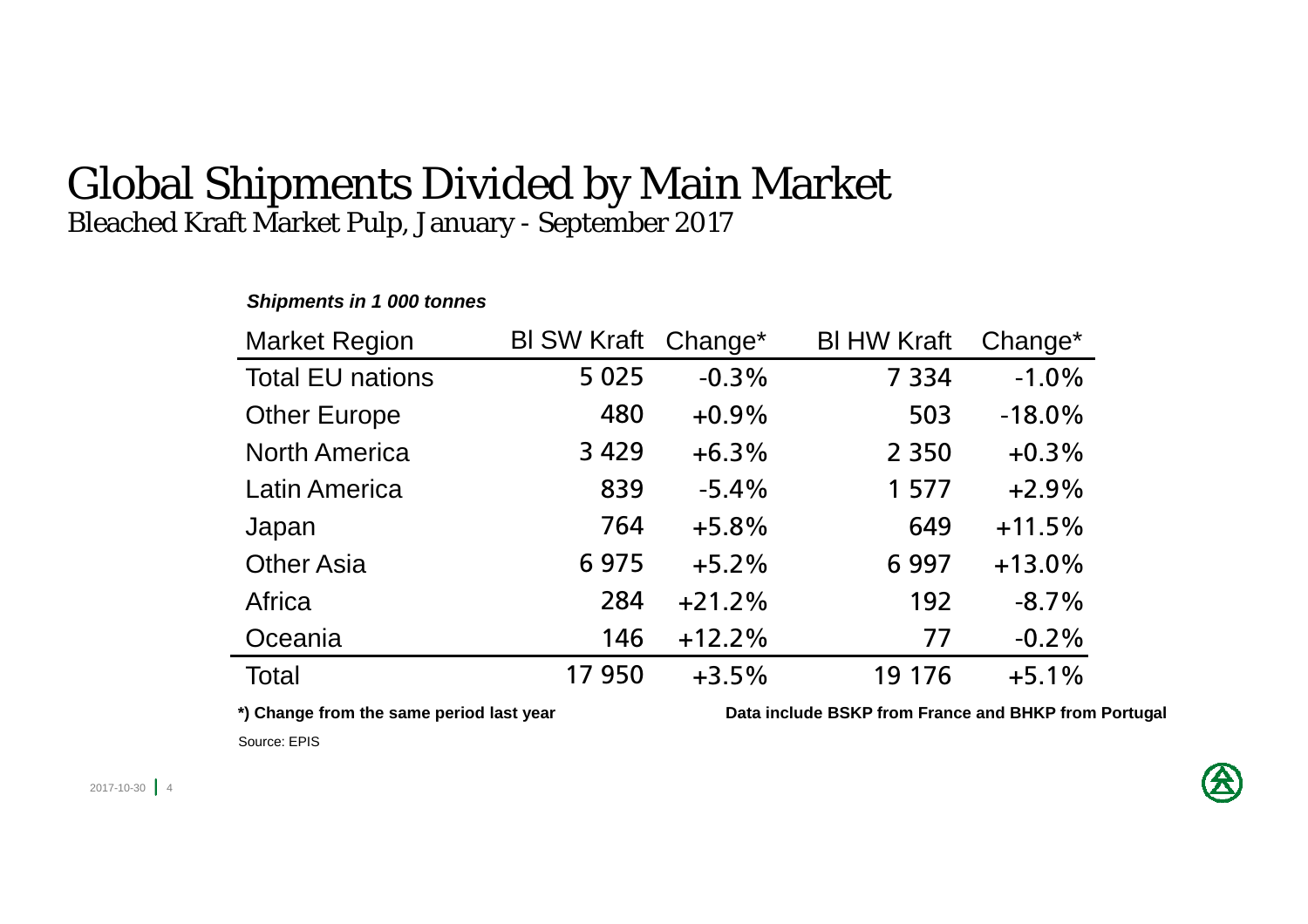### Shipment-to-Capacity Ratio Bleached Softwood Kraft Pulp



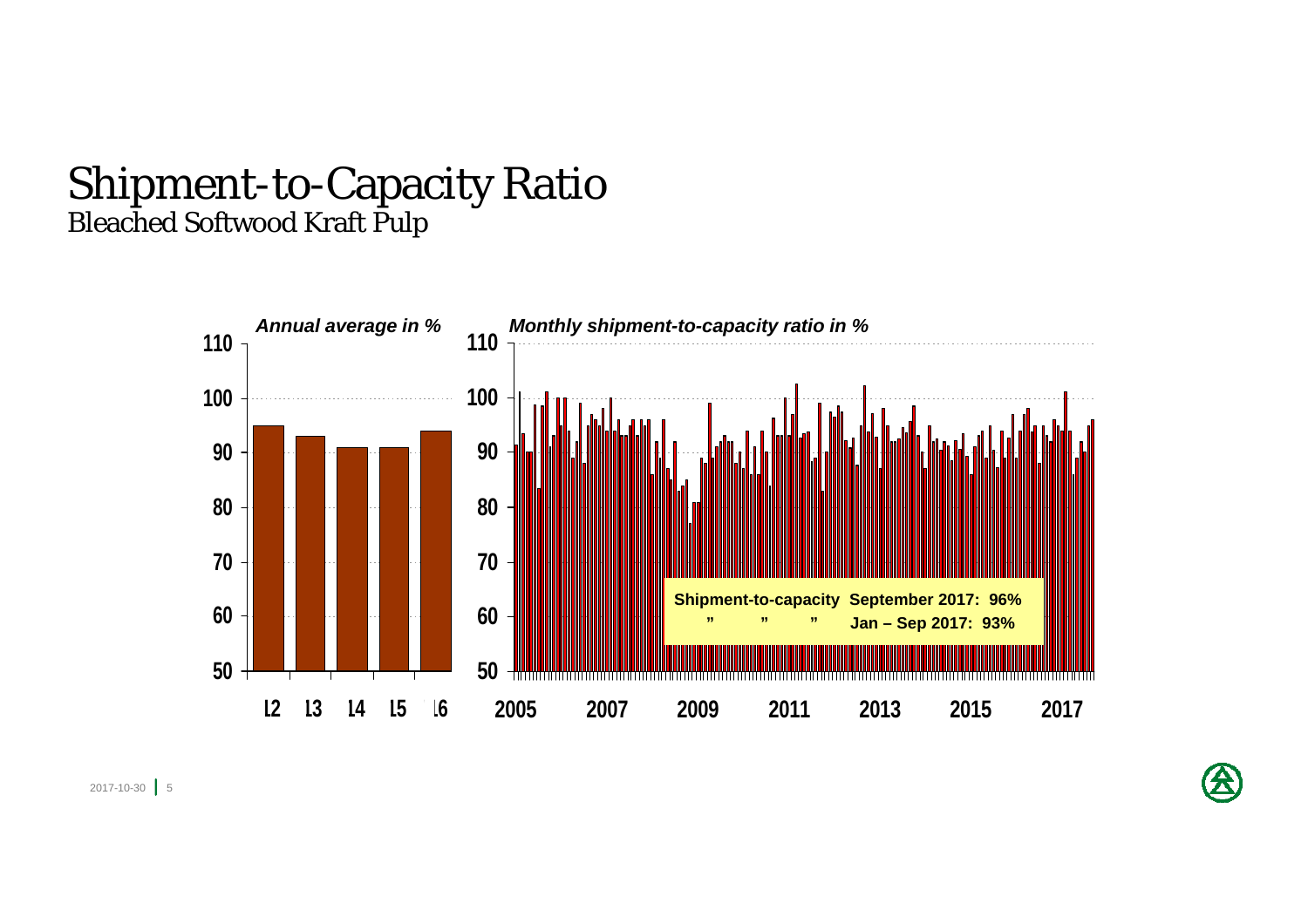### Shipment-to-Capacity Ratio Bleached Hardwood Kraft Pulp



Source: EPIS

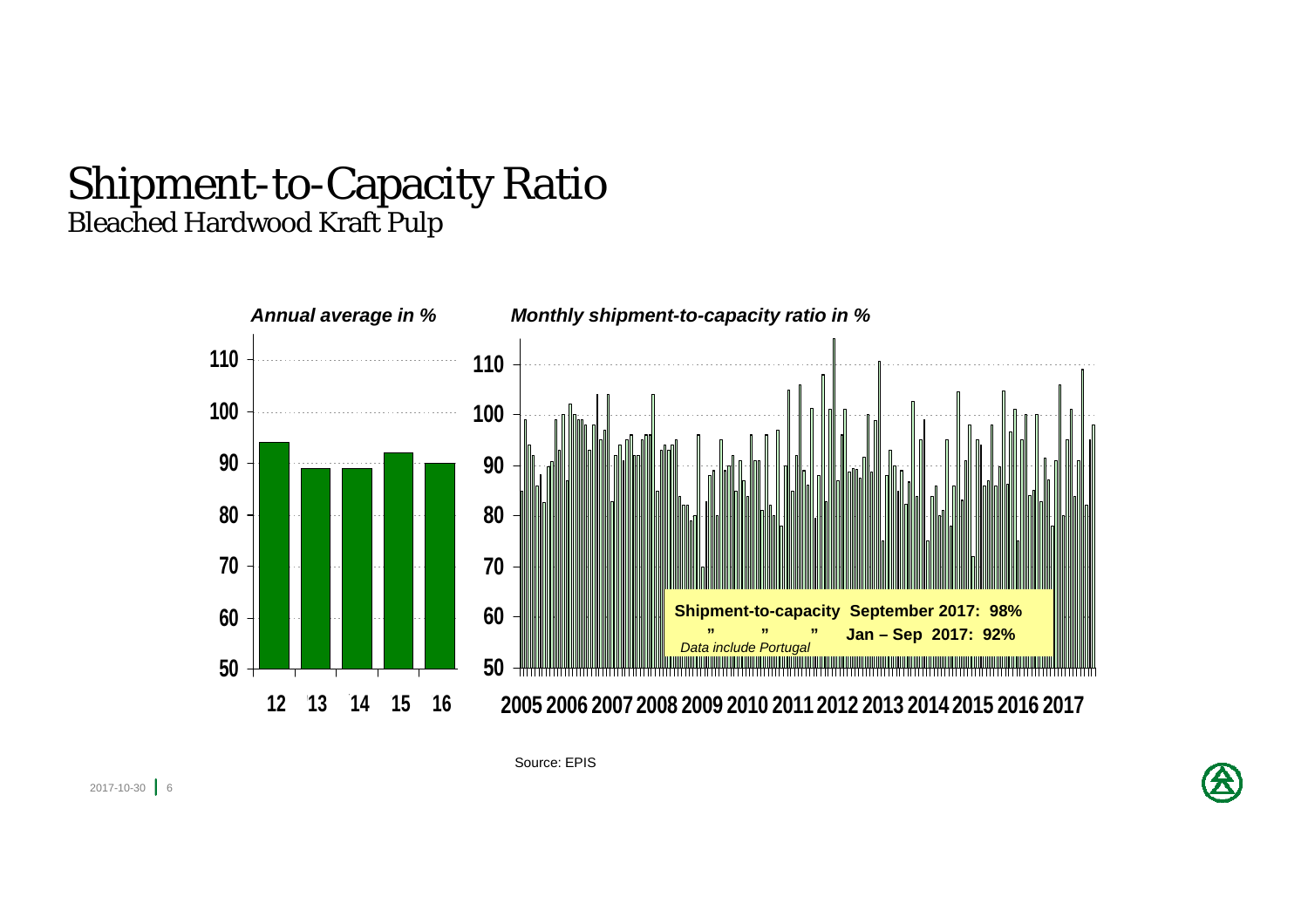### Producers' Inventories in Days of Supply Bleached chemical paper grade market Pulp



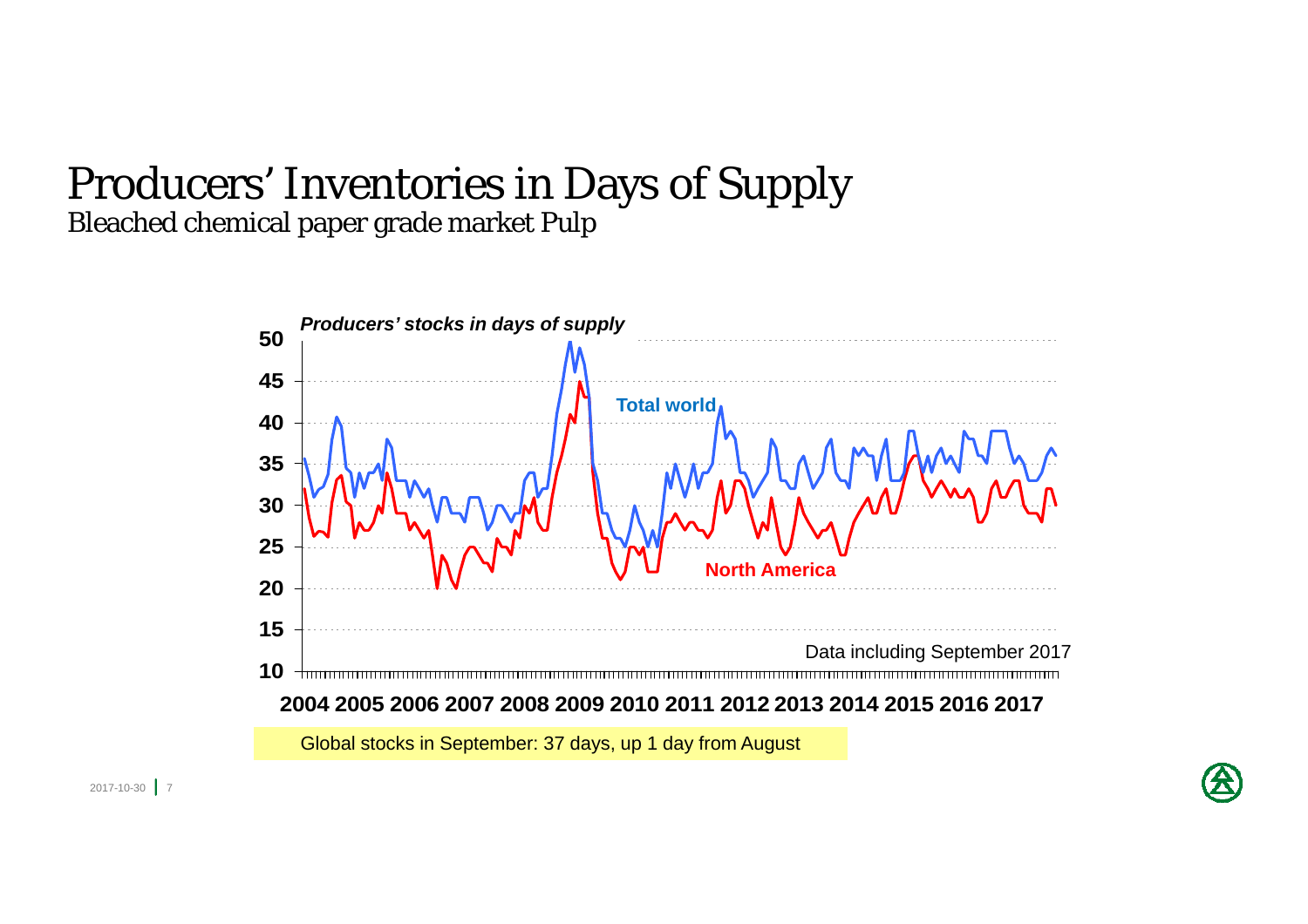## Shipment-to-Capacity Ratio

Bleached Softwood and Hardwood Kraft Pulp

12 months average



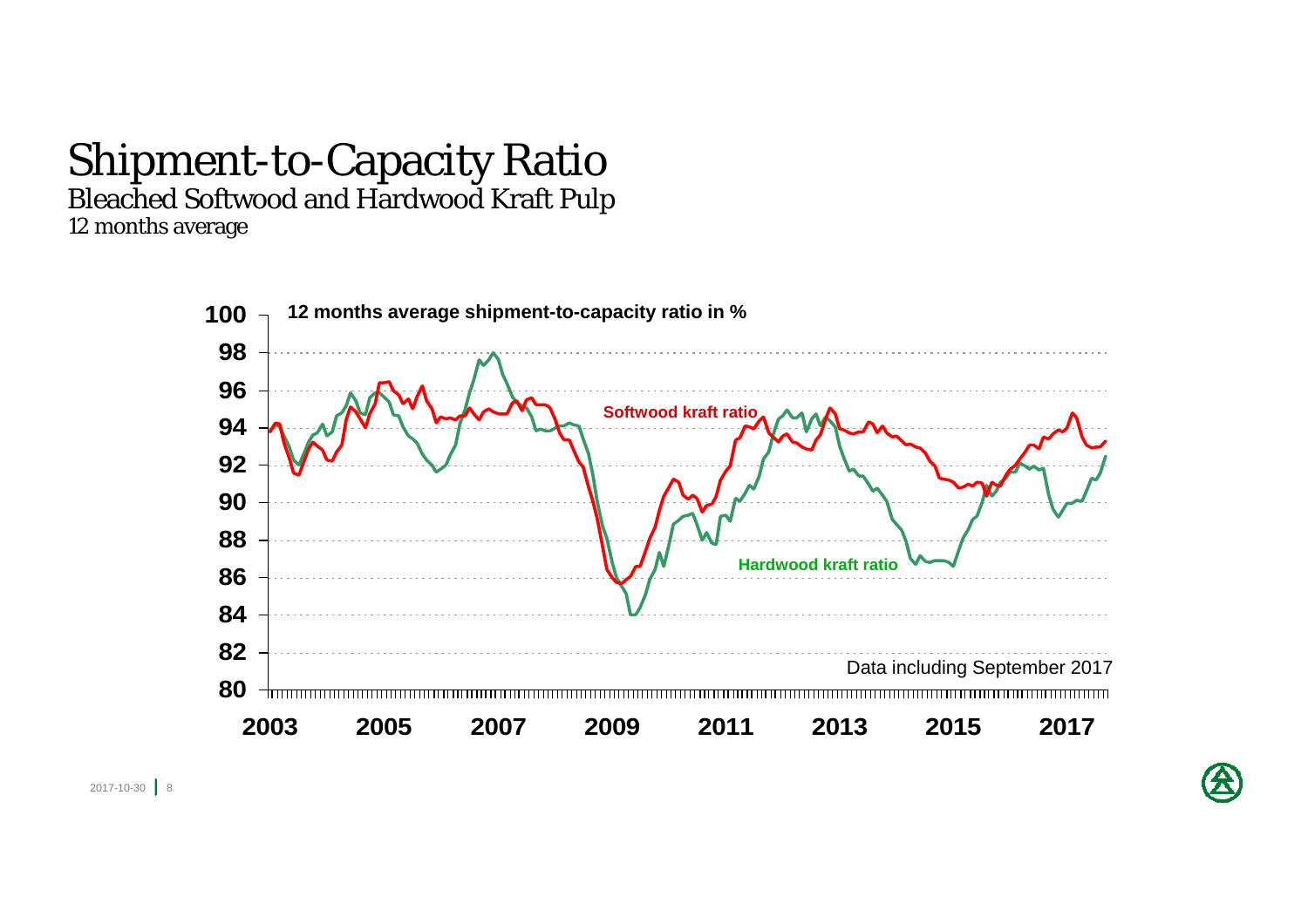# Producers' Inventories in Days of Supply

Bleached softwood and hardwood kraft market pulp

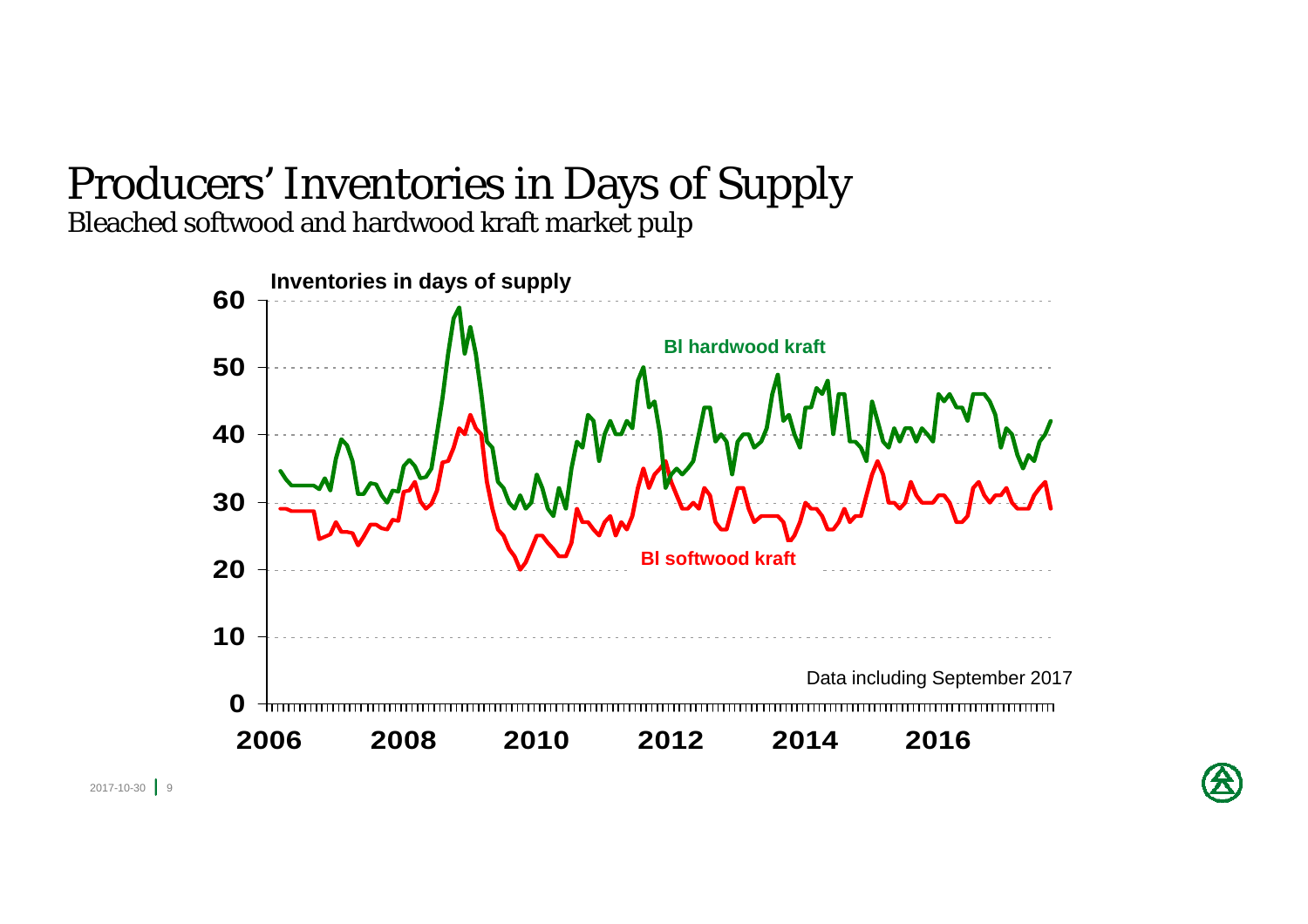## Producers' Inventories in Days of Supply

Bleached softwood and hardwood kraft market pulp



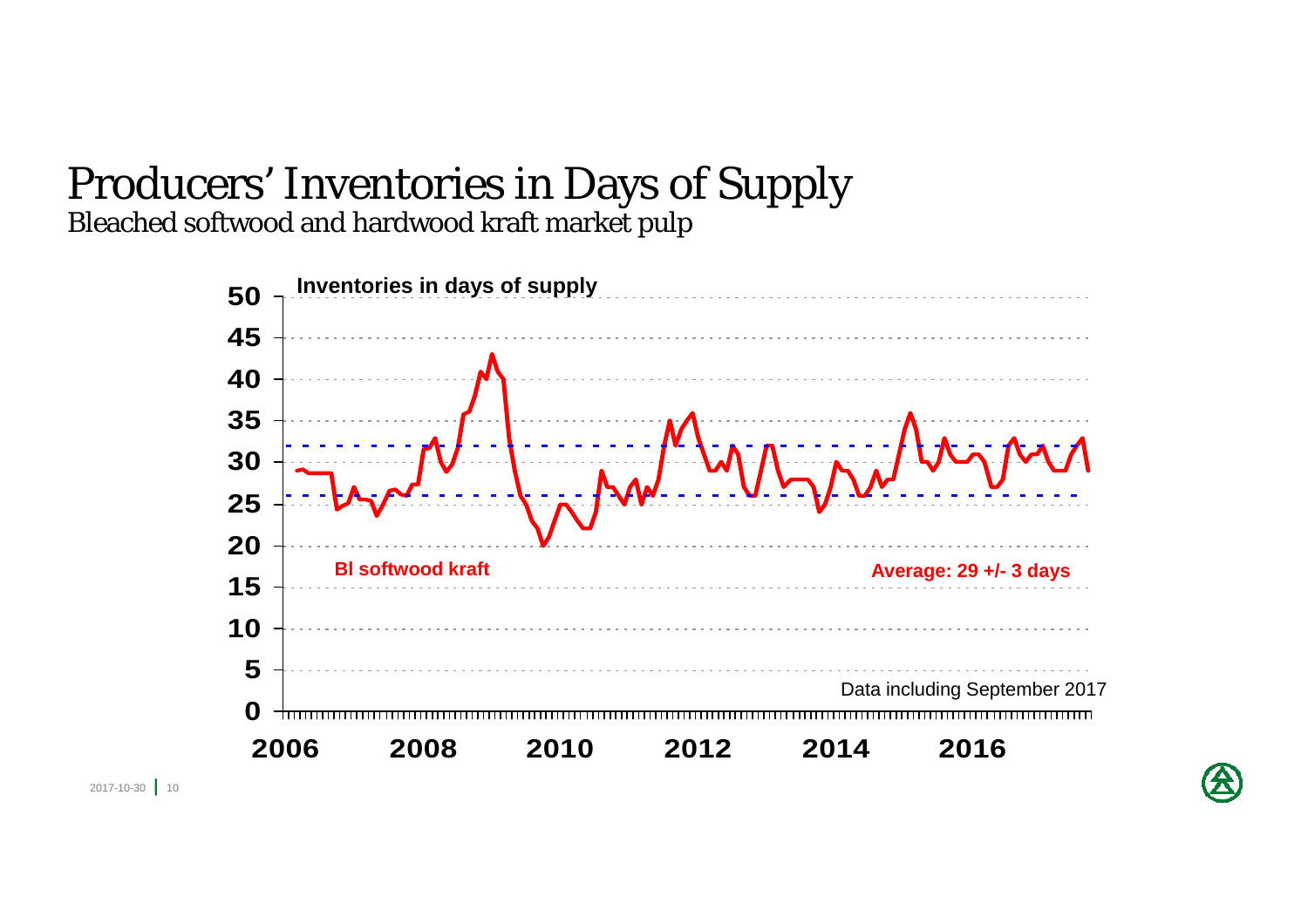#### Producers' Inventories in Days of Supply Bleached softwood and hardwood kraft market pulp



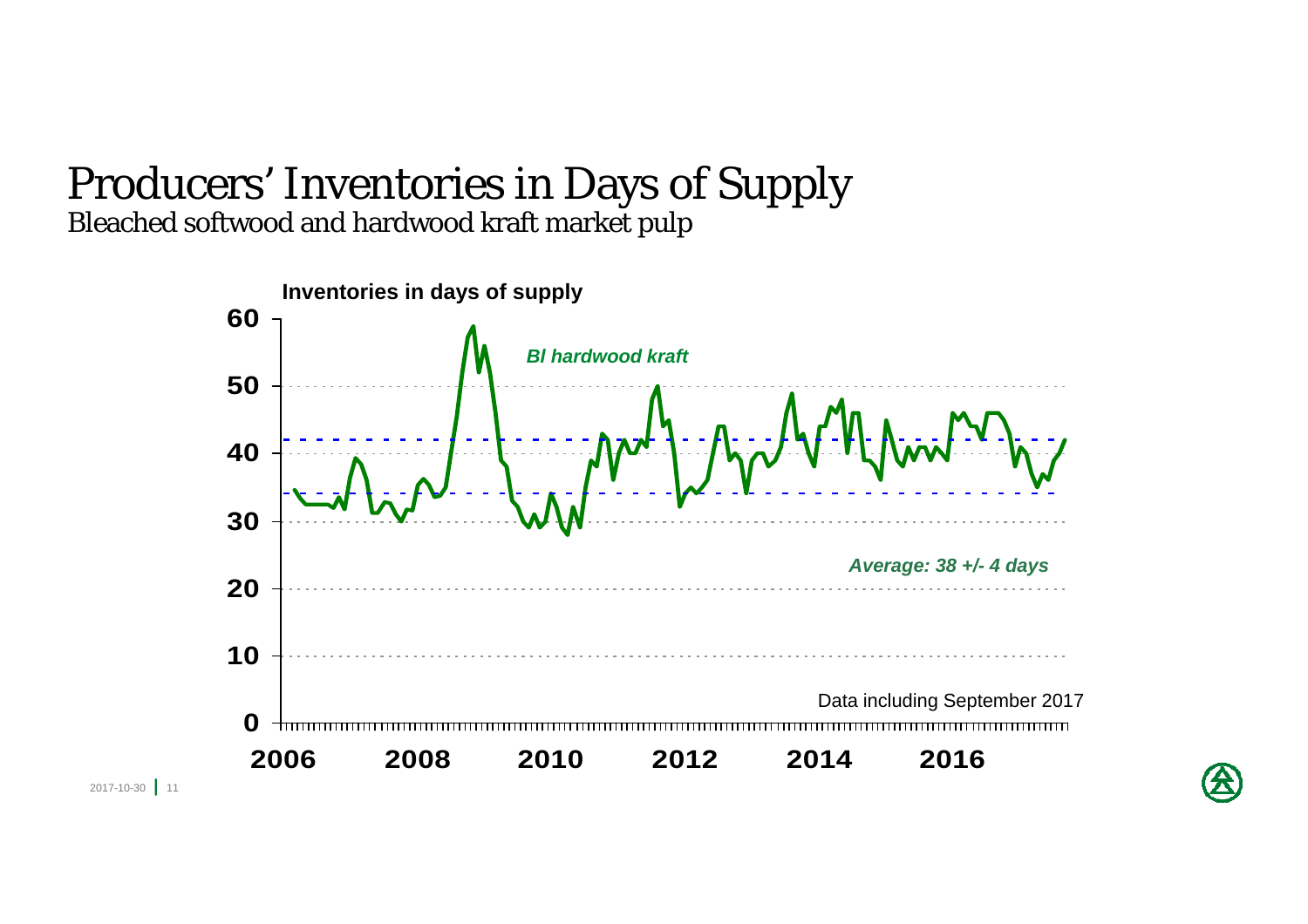### Shipment-to-stock ratio Bleached Softwood and Hardwood Kraft Pulp

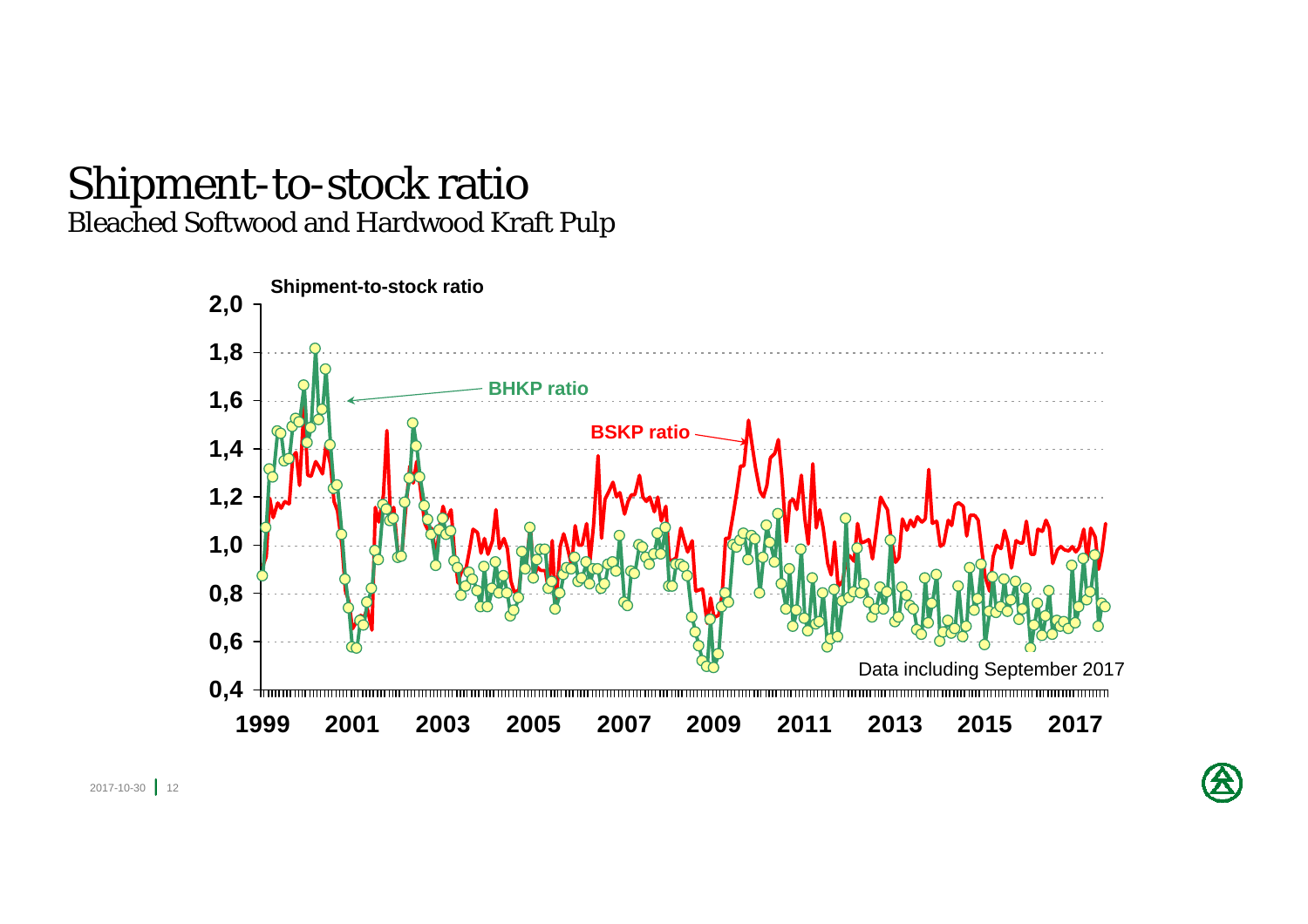### Producers' Inventories of Market Pulp Bleached Softwood Kraft Pulp



2017-10-30 **1** 13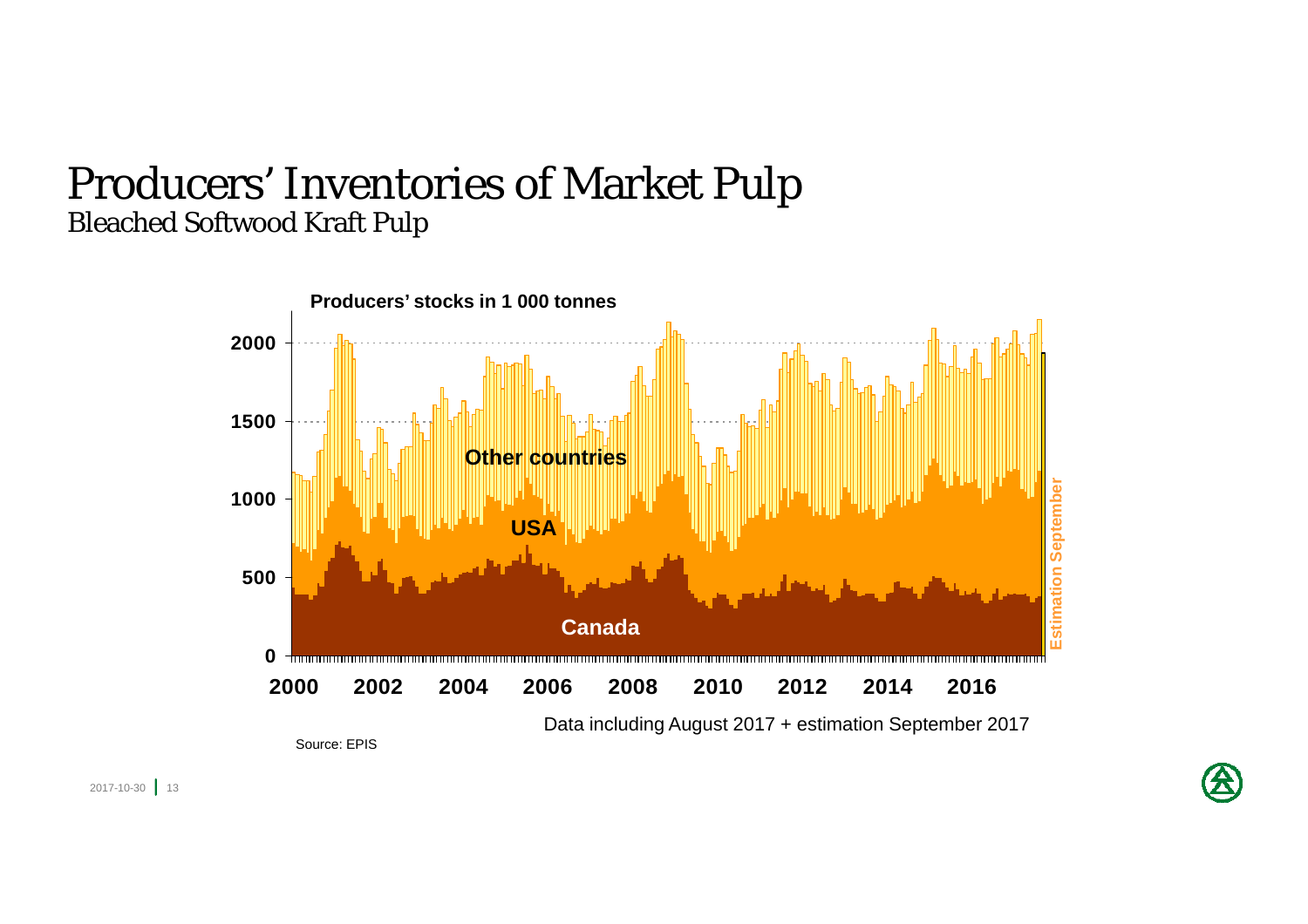### Seasonal changes in the Softwood Kraft Stocks

Monthly changes, based on moving average, last five years Calculation includes August 2017 data

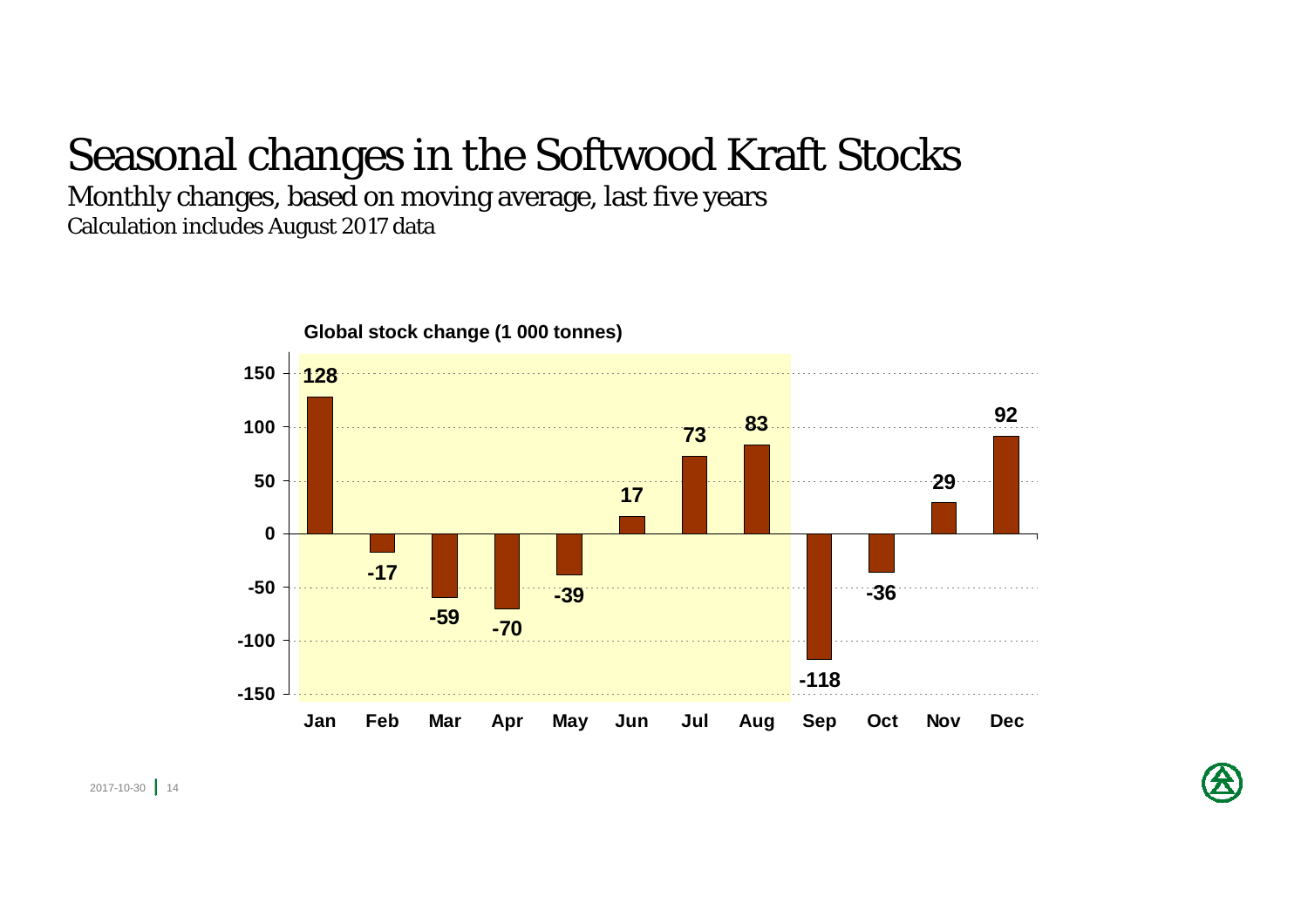### Producers' Inventories of Market Pulp Bleached Hardwood Kraft Pulp



Source: EPIS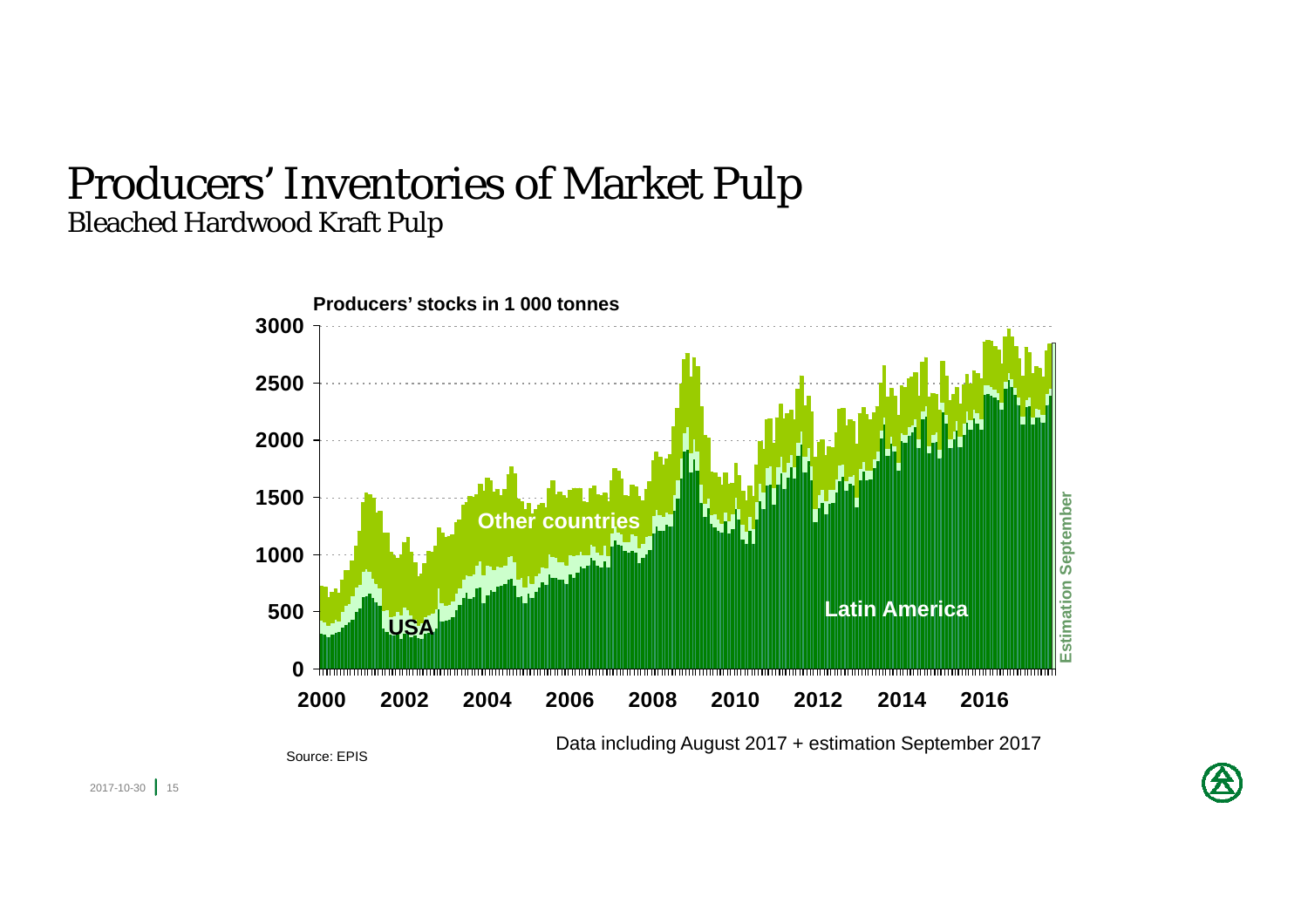### Seasonal changes in the Hardwood Kraft Stocks

Monthly changes, based on moving average, last five years Calculation includes August 2017 data



2017-10-30 **|** 16

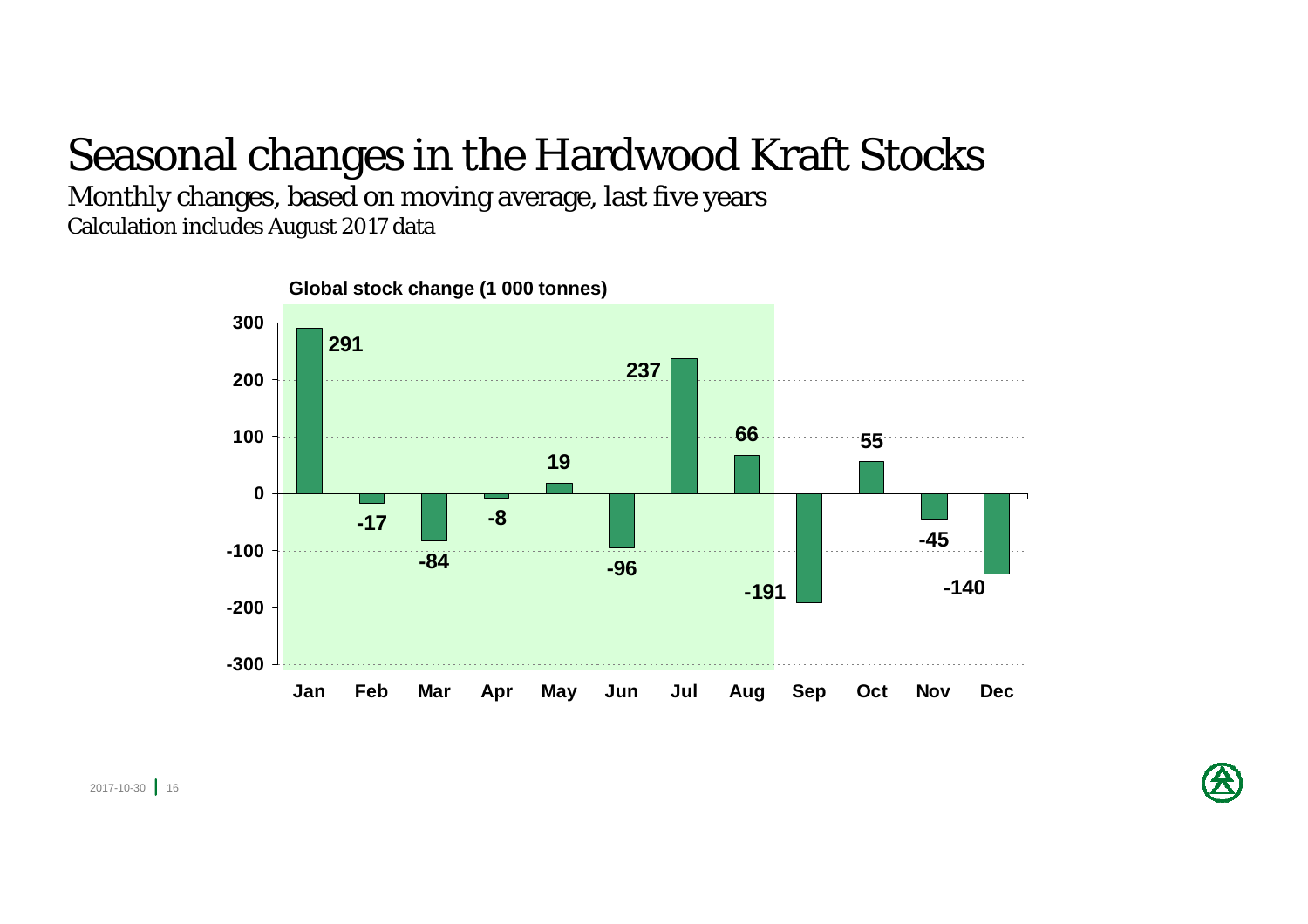### NBSK Price vs Producers' Inventories Bleached Softwood Kraft Pulp

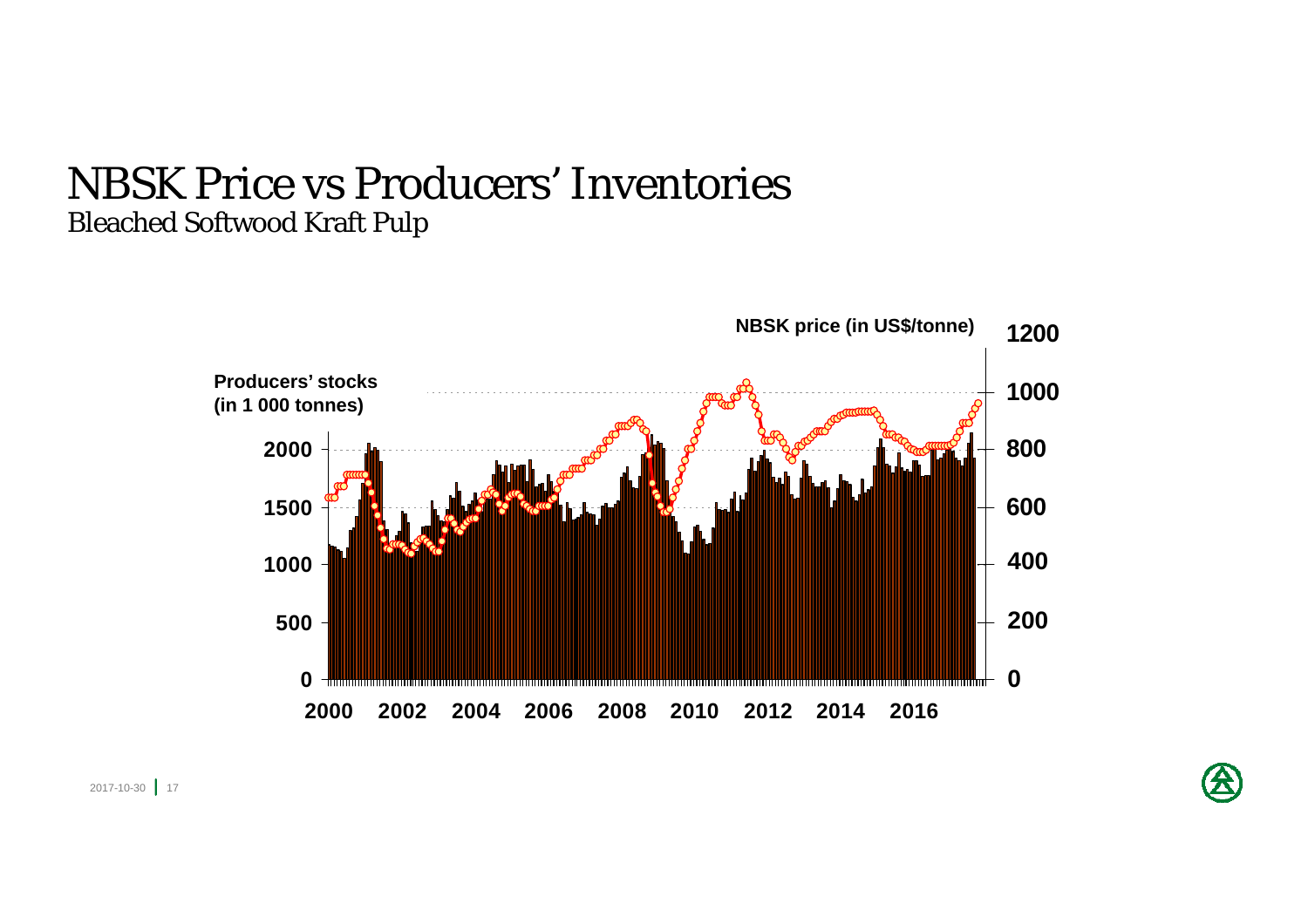### Total Shipments of Market Pulp Bleached Softwood Kraft Pulp



Data including September 2017

Source: EPIS

2017-10-30 **1** 18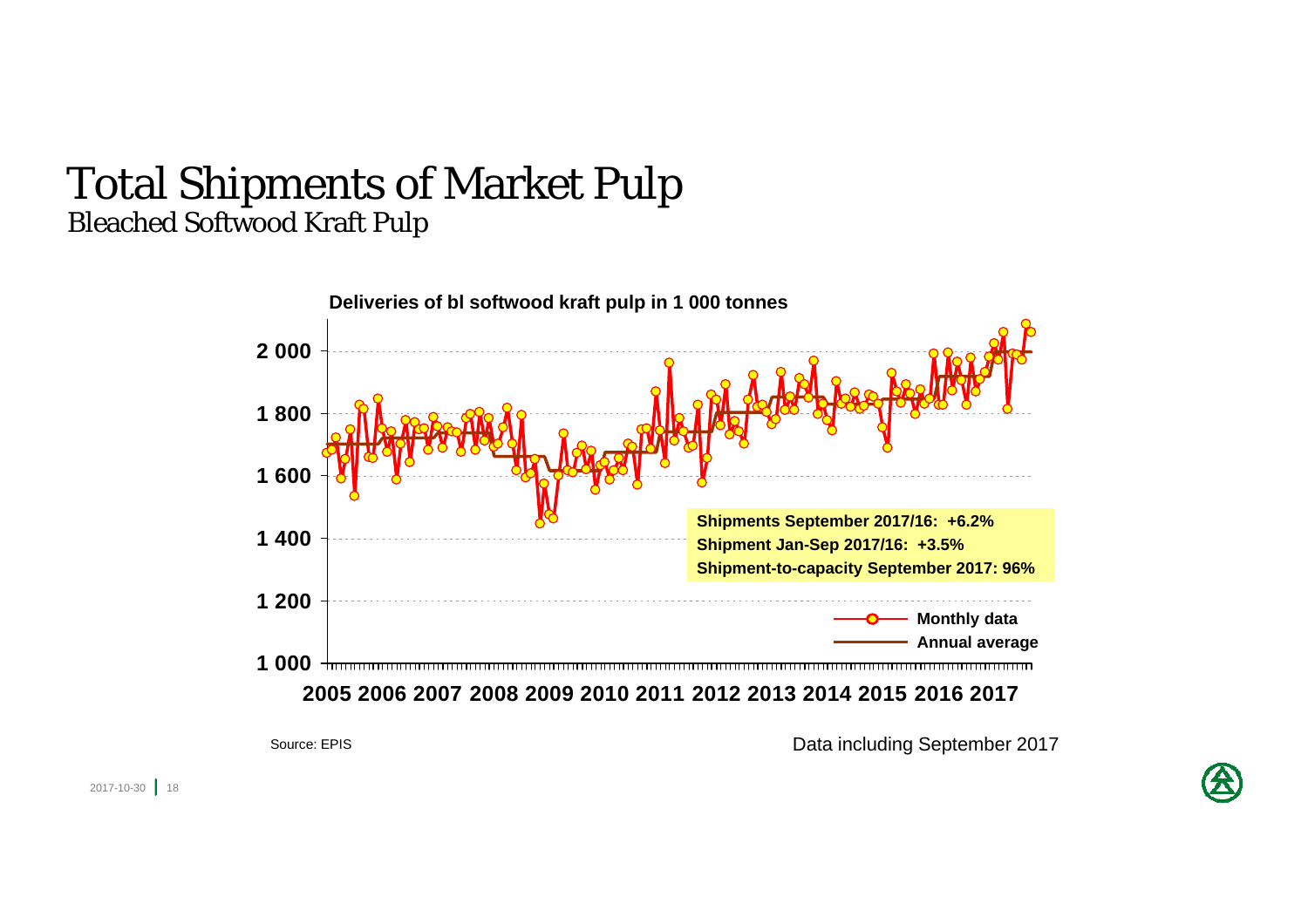### Shipments of Softwood Kraft Pulp to China Bleached Softwood Kraft Pulp

From all suppliers except Russia





2017-10-30 **|** 19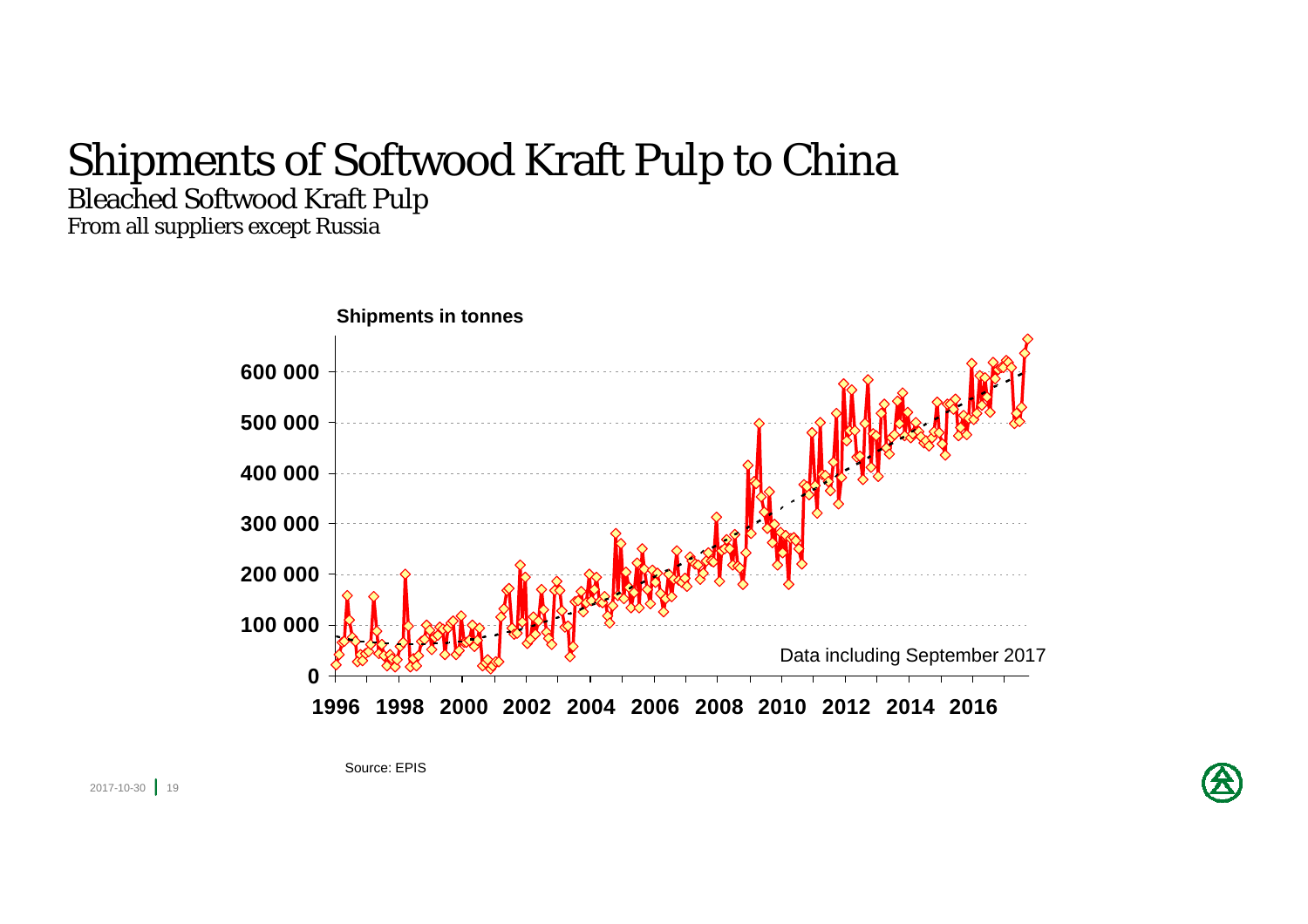### Shipments of Hardwood Kraft Pulp to China Bleached Hardwood Kraft Pulp



Source: EPIS

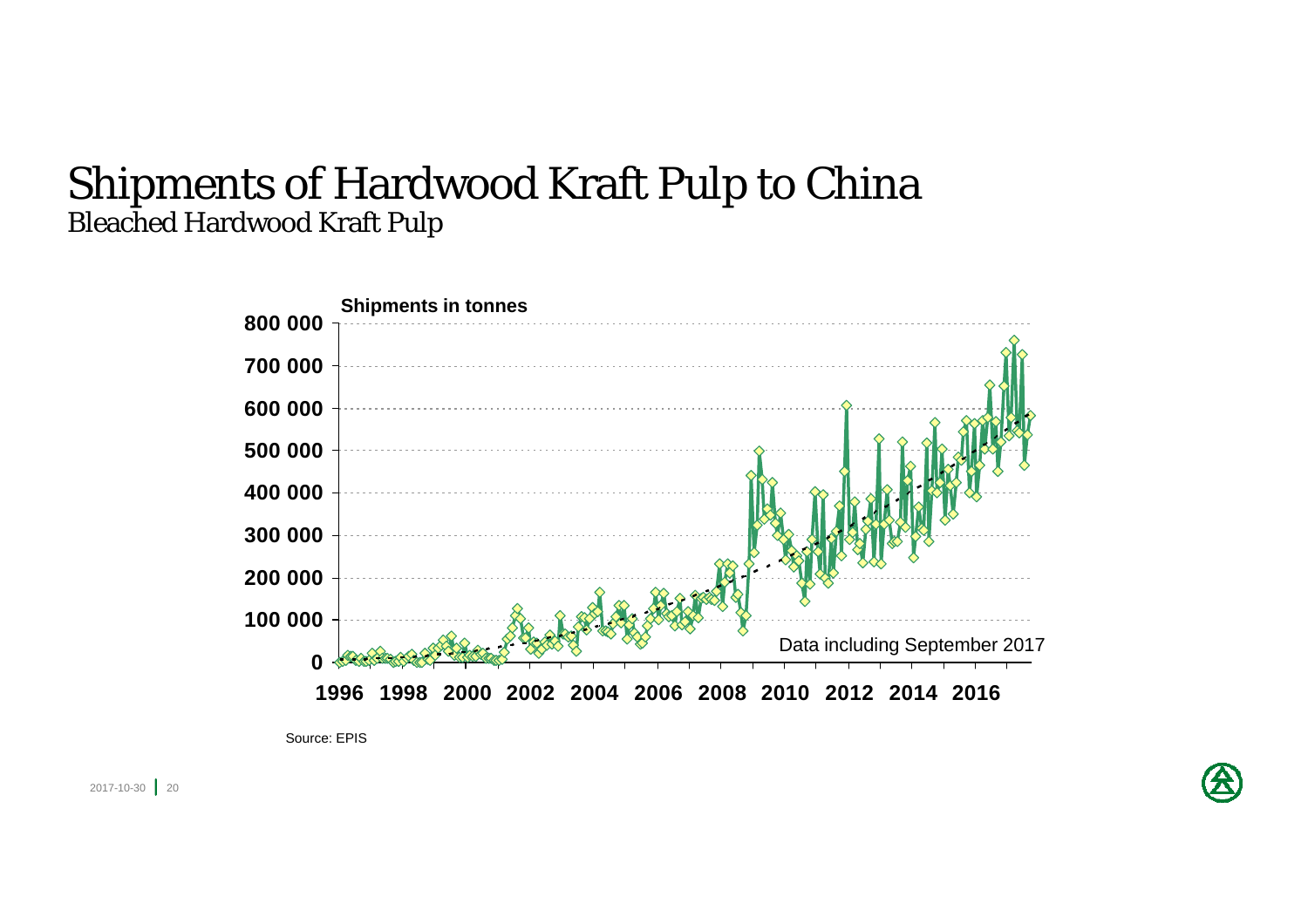### Total Shipments of Market Pulp Bleached Hardwood Kraft Pulp

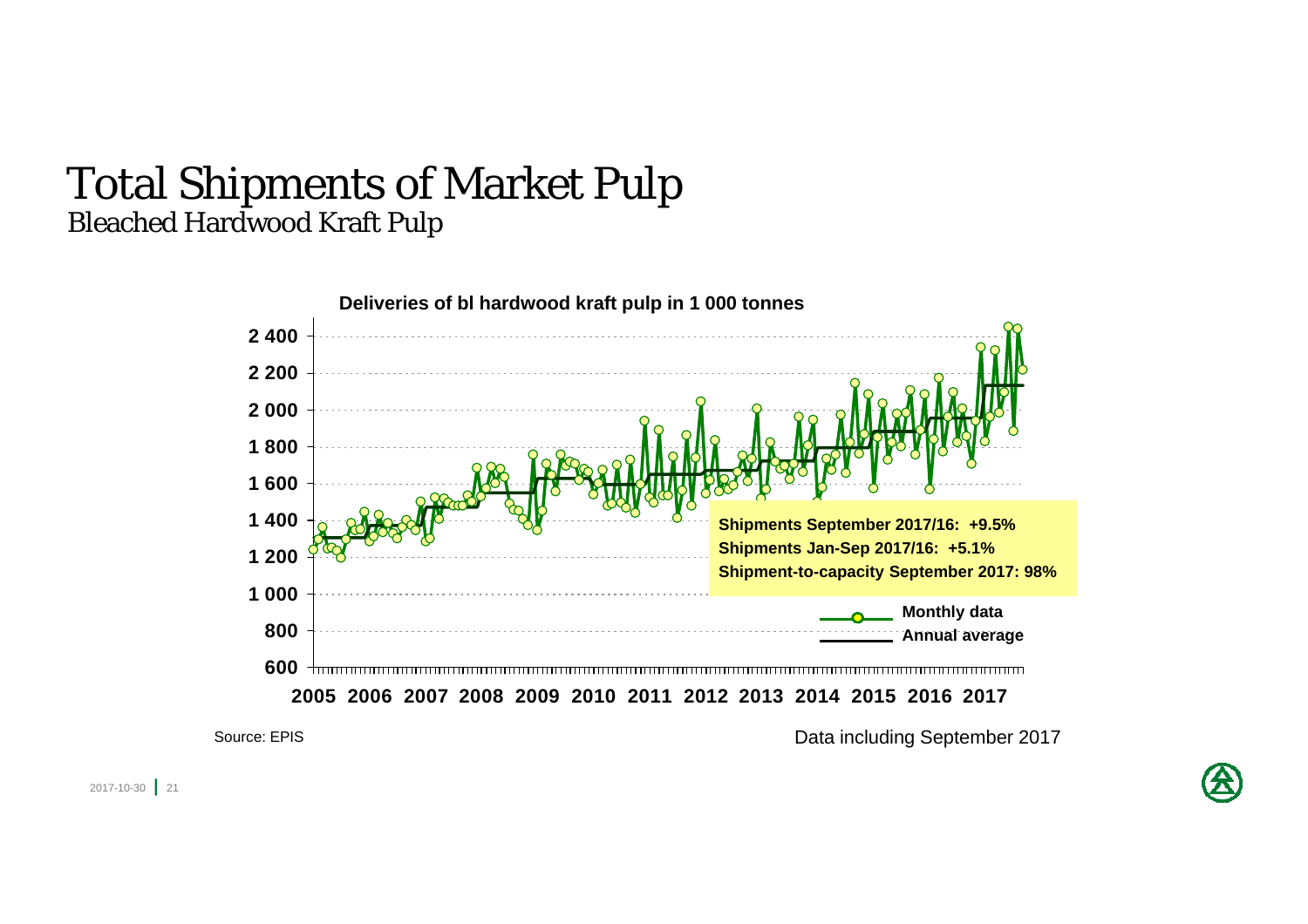## Total Shipments of Market Pulp

Bleached Softwood Kraft Pulp

12 months moving average

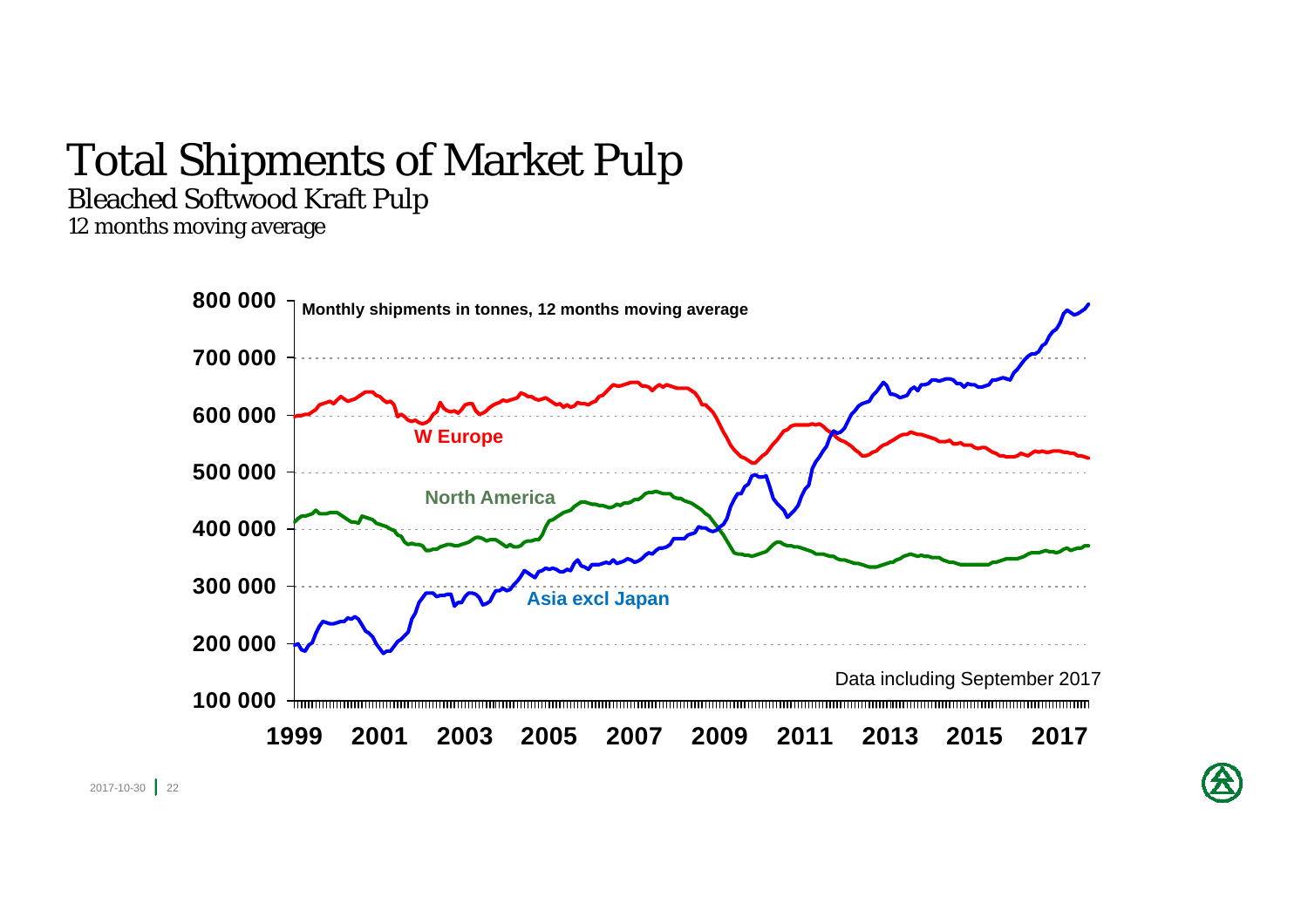## Total Shipments of Market Pulp

Bleached Hardwood Kraft Pulp

12 months moving average